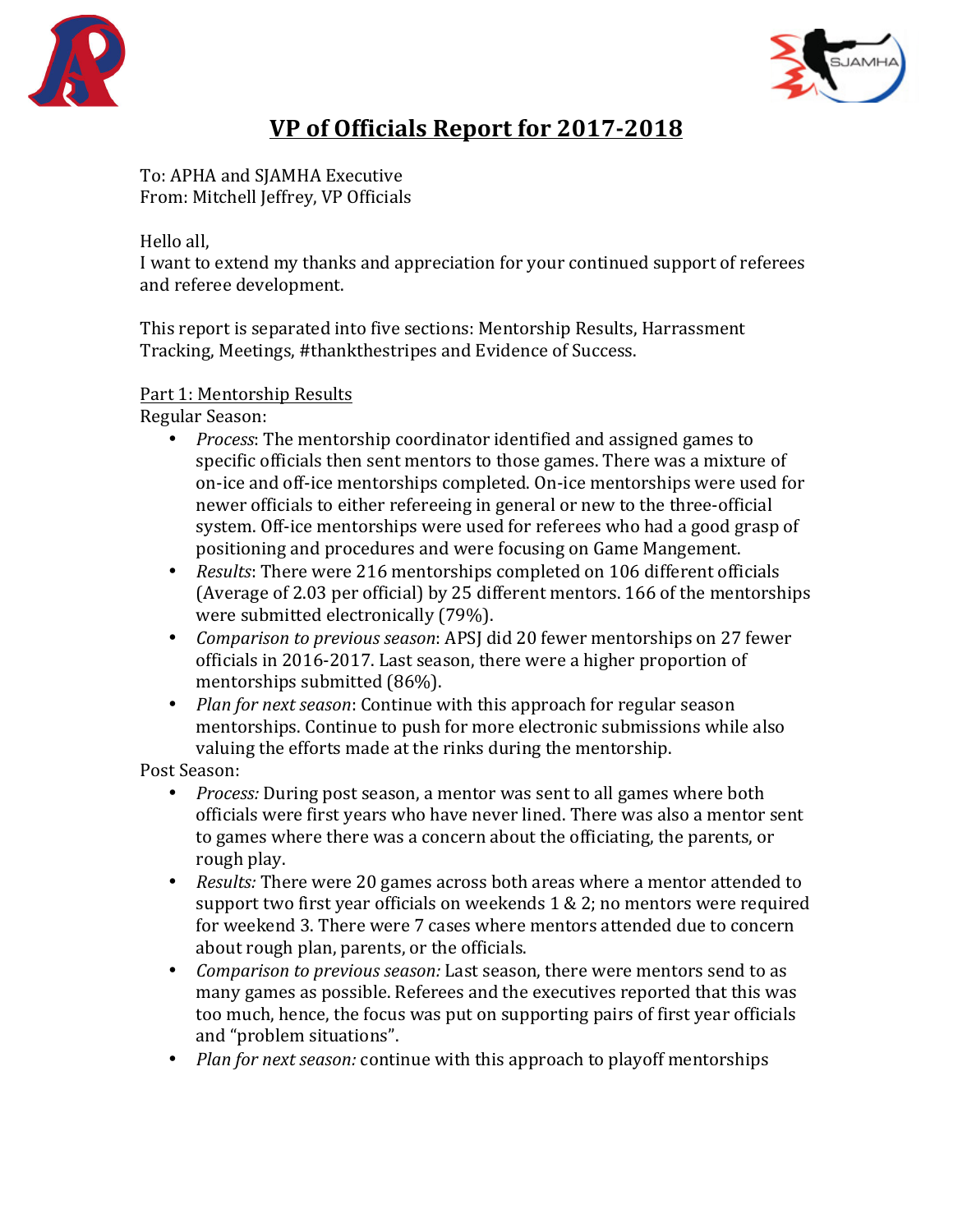#### Part 2: Harassment Tracking

- *Process*: Every arena in APHA and SJAMHA has a poster in the referee room reminding officials that they can report referee harassment. When submitted, the harassment reports are sent to the area president and RIC of the offending team. Reports were either entered by the referee or by the Development Coordinator if needed.
- *Results*: there were a total of 49 harassment reports. AP and SJ had a total of 22 reports with another 27 reports about teams from other parts of the city. Referees were also asked to score the following statements on a scale of Strongly Disagree (1) to Strongly Agree (5):
	- $\circ$  This event would make a senior official consider quitting (Average Score =  $2.67$ )
	- $\circ$  This event would make a junior official consider quitting (Average Score was 4.2)
- *Comparison to previous season:* This was the first year for this initiative.
- *Plan for next season:* continue with this initiative as it builds awareness and data for official harassment. Continue to be aware that not all harassment is reported.

# Part 3: Meetings

- *Process:* The RIC hosted two meetings this season. The first was in November and focused on using Assignall.com. The second was before playoffs and focused on playoff rules and being a professional.
- *Results:* Both meetings had an estimated 40+ officials attend.
- *Comparison to previous season:* Last season, there was a similar number of officials to attend both meetings.
- *Plan for next season:* Continue to host two meetings per season.

# Part 4: #thankthestripes

- *Process*: Hockey Manitoba initiated the first ever #thankthestrips weekend this season. APSJ posted signs in arenas and put snacks in the referee rooms.
- *Results:* There were at least two cases of teams taking pictures with the officials and posting to Twitter.
- *Camparison to previous season*: This is the first year for this initiative.
- *Plan for Next season*: To participate in this event on December 8 & 9<sup>th</sup>, 2018.

Part 5: Evidence of success of program

- *Process:* A survey was distributed to the referees about positives and negatives regarding the referee development program, assigning, or miscellaneous.
- *Survey Results:* In general, positive feedback focused on liking Assignall, feeling as though referee get both positive and constructive criticism, and enjoying the mentor's desire to help people learn. The constructive criticism included a desire for mentors to be more consistent and for reports to be submitted on time and quickly (See Appendix for all the comments).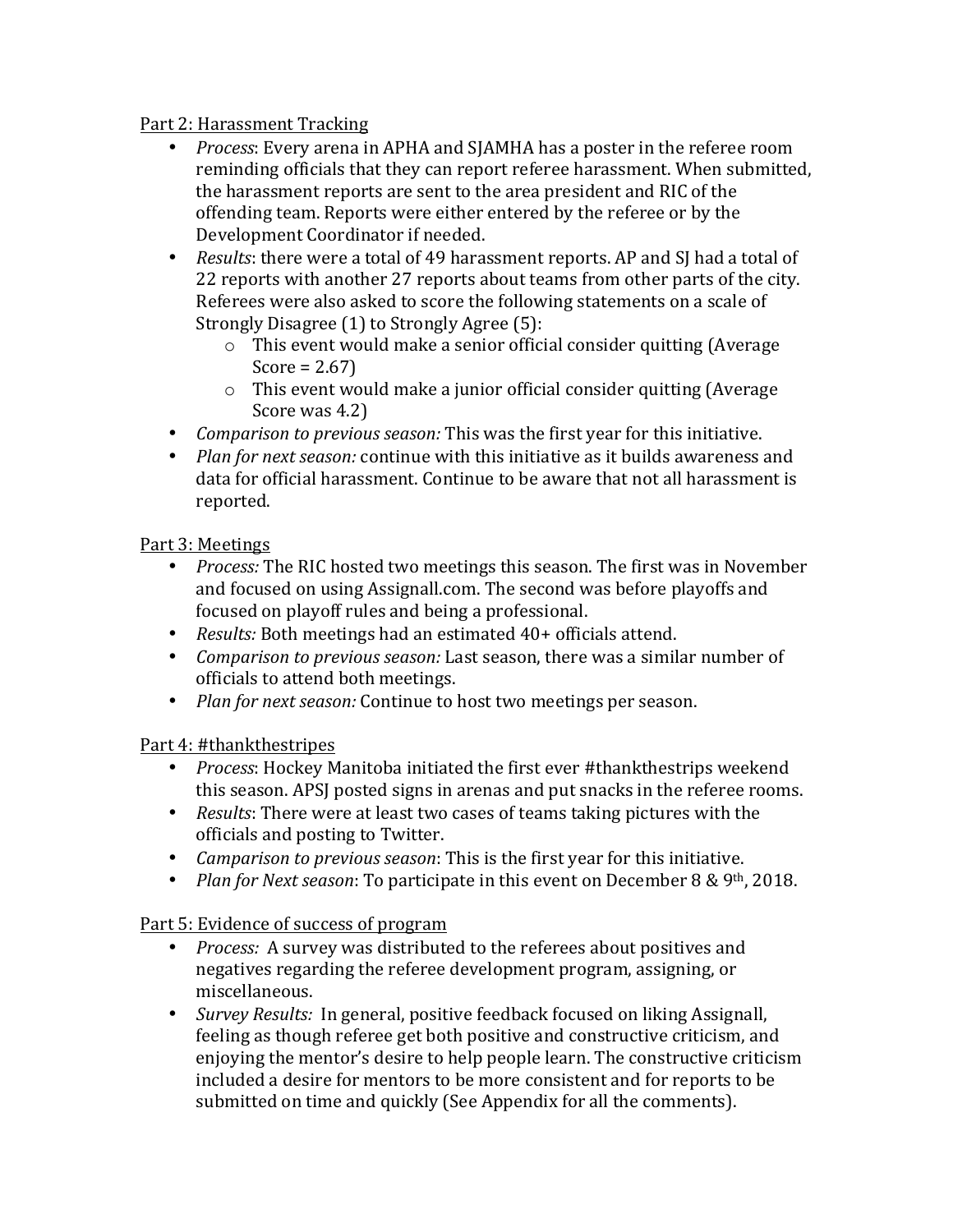- *Other Results:* Success can be measured in several ways:
	- $\circ$  The number of mentorships is over 200. There were 25 mentors. Over 100 officials received mentorships;
	- $\circ$  Referees reported harassment using the reporting tool;
	- $\circ$  Referees attended the meetings.
	- $\circ$  Anecdotal reports from coaches and executive members that refereeing in APHA and SJAMHA is better than other parts of the city;
	- $\circ$  This year, APSJ has submitted 8 officials for VP Cup; in the past we only recommend 2-4.
- *Comparison to the previous season:* This was the first season there was a survey. The other results mirror previous seasons.
- *Plan for next season:* continue to engage officials about what is working and what is not working.

### Conclusions about Referee Development.

- 1) the referee development program is working well as we have received positive feedback from officials, executives, and coaches.
- 2) Improvement to the program will include continued efforts to have mentorships submitted quickly to improve referee experience as well as working with mentors to standardize feedback given while also being aware that these problems are citywide.
- 3) There is some frustration from some senior officials about receiving "higher" level games." As administrators, we need to continue to communicate with our officials how they will be used and how this may change year over year depending on the number of officials capable of working certain levels.

#### **Staffing Announcements**

- 1) Lou Mulvenna, Bryce Dodd, and Mitchell Jeffrey will be returning next season in the roles they occupied this season.
- 2) Spencer Brason has resigned as the RIC. A replacement will be hired this spring and presented to both executives the job posting is in Appendix B.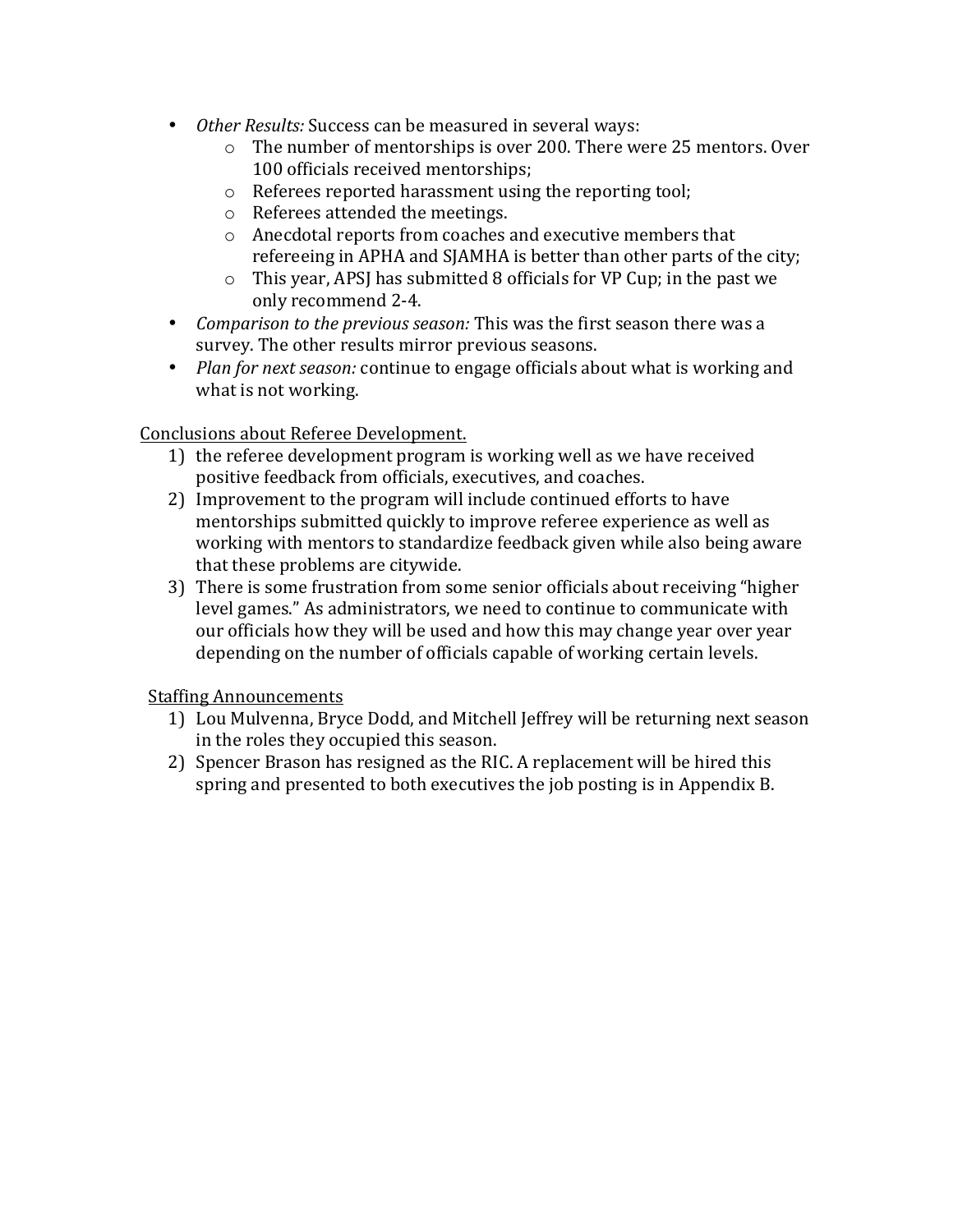# Appendix A: Positive and Constructive Comments from Survey

1) Unedited Comments that Referees put in the "Positive" Section:

Still relatively new to the system. I've only been mentored twice

excellent feedback and positive.

Mentor program is a good tool and is being used properly

Theentoea are very descriptive In their reports and genuinely help officials get better. I feel that mentorship games are a perfect way for young refs to learn how to do their job by being taught during a game by an experienced ref.

I enjoy the positive and "negative" comments on how I ref, as if it's positive I know what I am accomplishing. With the more so "negative" comments I am able to understand the areas I need to improve on in my refing career.

Think Mitchell Jeffrey is very devoted and encourages advancement.

I like the development program. I used to Ref several years ago and other than my first game I never had another mentorship after that. Since I started Reffing again I had 4 this year alone and I feel I have been able to move up quickly due to this. I feel the frequency of mentorships is going well. I also feel that mentors are very effective. They do not focus on the negatives too much as they encourage you to keep doing certain things that you are doing well. With that being said, every mentor I had has identified things I have needed to work on but they have done so professionally.

I think it's a great system. With this system you systematically eliminate the refs that suck. I find the mentorship program to be excellent and feel like it has allowed me to improve greatly. The new assignment system is pretty sweet.

I like that you are given multiple dates to choose from so I can work around my own hockey games and practices. I also like that someone who has more experience than me can show me what I might be missing, how to speak to coaches or deal with various situations on the ice. i liked the nice feedback that i got, it really helped me become a better official Every thing

Mitch is boss.

I find they are both the same, but if they are giong to combine then both areas should use the same rules, ie last year with house league.

I don't feel that the kids being introduced to the refereeing program are given the mentor ship for the season.

When questions need to be asked regarding the 1st year games they ref, the kids are unsure of who to turn too.

It is fairly easy to request assignments. There's is plenty of opportunities to improve.

all of it. Beacuse it works and they teach you And in the end I have a lot of fun

Bryce was a huge upgrade - really appreciate him stepping into this role!

The mentorship program was quite good - the on ice was a great enhancement. Excellent job with the development of the area officials!

I like how many mentorship opportunities there are great program, getting better every year Everyone is mentored.

2) Unedited Comments Referees Put in the "Constructive" Section:

No statements at this point

Allow refs more games in a day than 2.

N/A

The mentors could be a little more attentive and reliable as well as more frequent In their occurrences.

I feel that for a ref to move up a year or skill level, they should first have a mentorship game so that they can be best prepared for that age/skill level.

I feel like we could create more opportunities for the refereees to have a mentor watching the game, as to give constant feedback to improve our skills.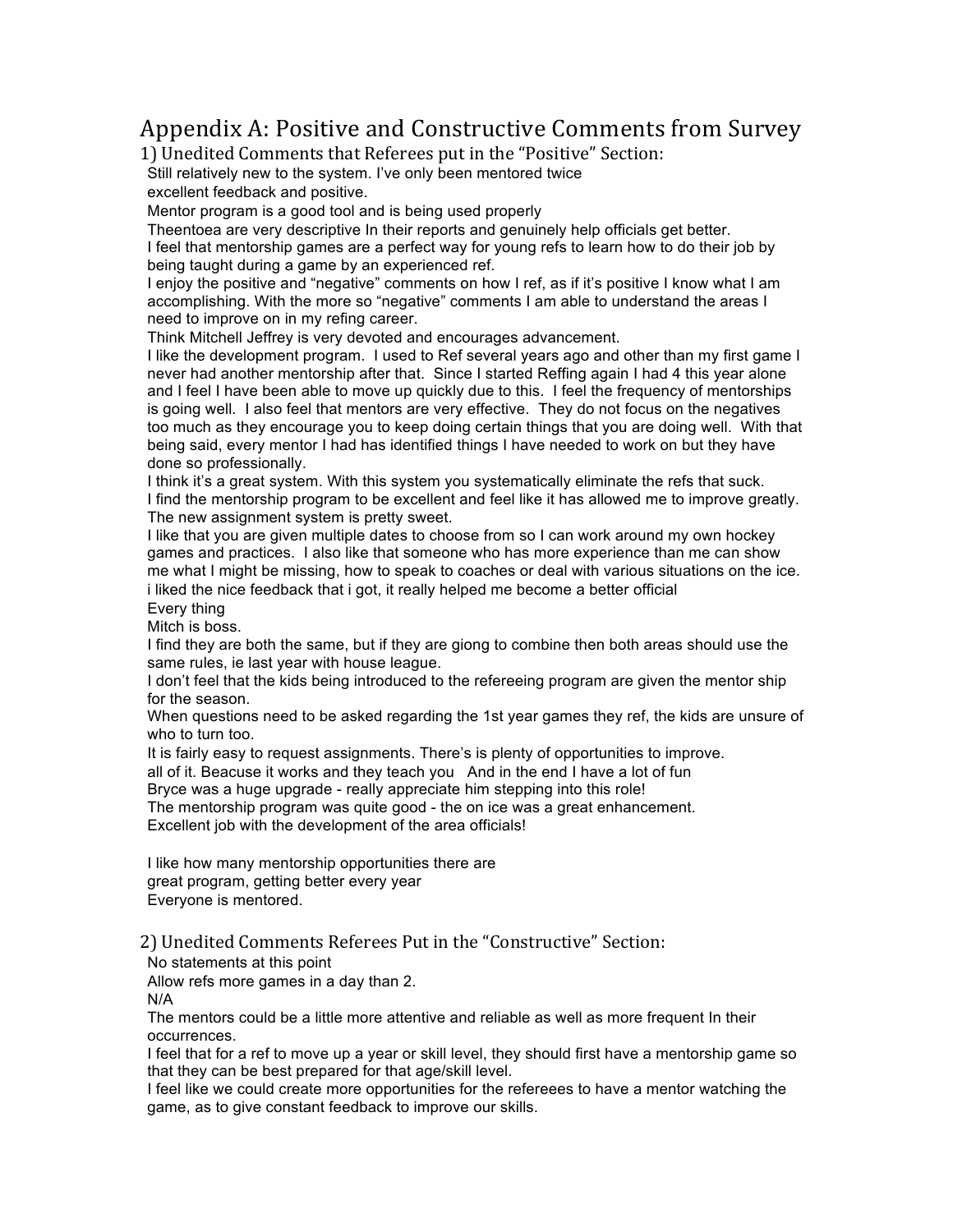Wish more cross city reffing opportunities existed. Zones ahould work together. One assignign program across the city for more hockey, but not just for same teams

Perhaps a function could be added in Assignall where you can see if a mentor will be at the game

I mean this is only a thing with me cause I was out of the game in the city for a while but I would like to move up a level.

Don't have many suggestions.

Make sure all the mentors follow the same guidelines. I have had one mentor tell me one thing and another tell me something different.

i think that the mentor should be the other ref, not just a shadow

Some senior officials this feel like they got over looked for some higher level games. I am one of them. Also, for development reasons for young officials, since minor peewee and peewee AA are 3 man, I think minor peewee and peewee A1 should be 3 man for development. You guys will say no but really should think about it and consider it.

Bryce is da man.

Nothing

I don't know

It would be good for there to be a unified front top down and consistency in the message. Not every high level mentor conveys the same/consistent approach to the game - which I can appreciate - we all have different views and see the game differently. It can be tough to sometimes navigate all the feedback when it varies in content.

Na

Send the mentorship reports faster. I still haven't received mine and it's been a month more senior and junior officials paired together, incentive the older to work with the younger on ice, pay them extra to work younger games

More on-ice mentorships